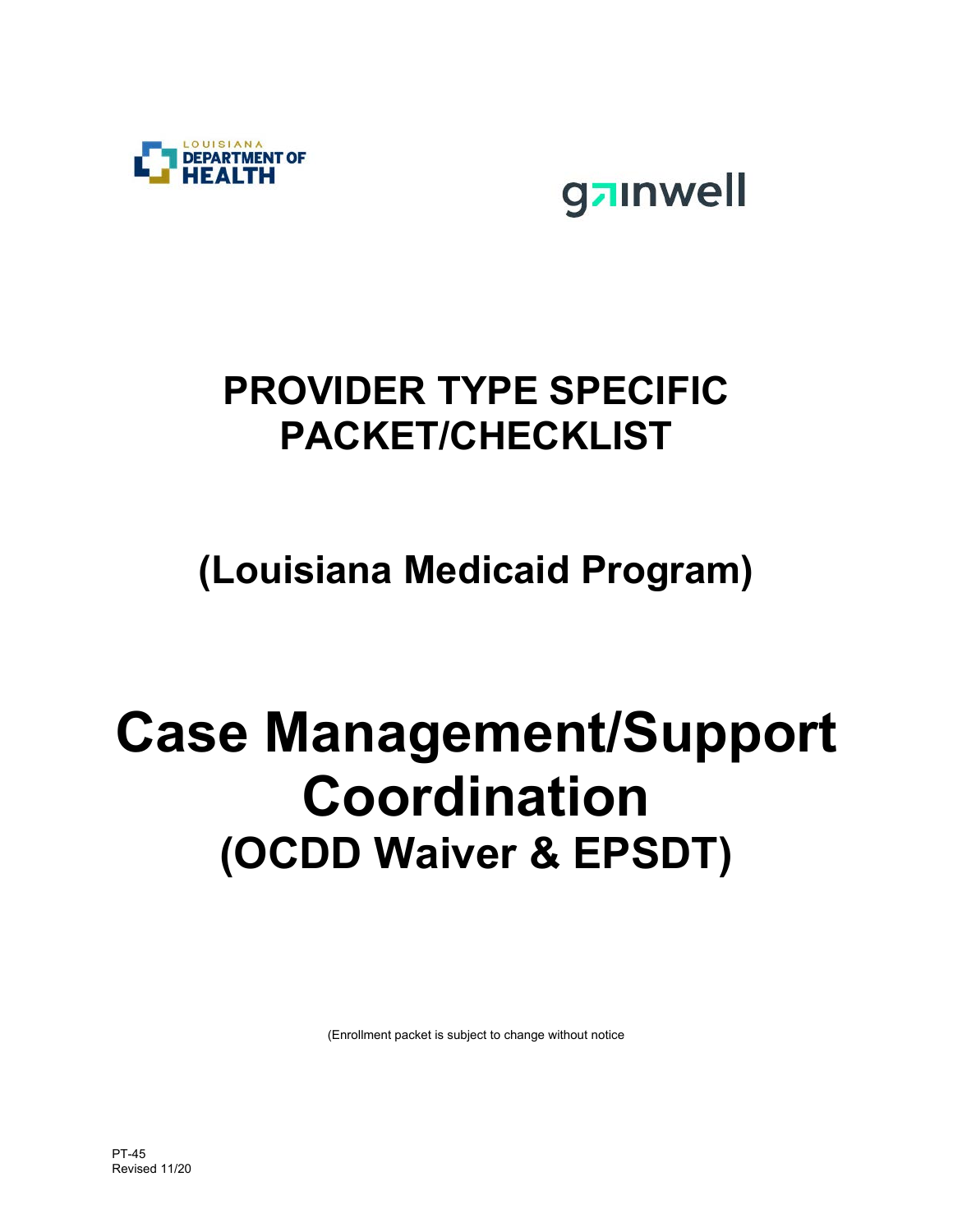### **CASE MANAGEMENT SUPPORT COORDINATION (PT-45) (OCDD Waiver and EPSDT)**

# **STOP**

## CAREFULLY READ THE NOTICE BELOW

**To enroll** in Louisiana Medicaid (Fee-For-Service) as a Case Management/Support Coordination Agency, the following is required **PRIOR** to submitting the enrollment application to Provider Enrollment:

- **Obtain** a Case Management license from Health Standards
- **Then**, complete the OCDD training **and** obtain the OCDD Performance Agreement by contacting Janae Burr at: Janae.Burr@la.gov)
- **And,** obtain the EPSDT (Early and Periodic, Screening, Diagnostic and Treatment) Performance Agreement by contacting Tracy Barker at: Tracy.Barker2@la.gov or by calling 225-342-8156
- **And**, obtain written approval from both Janae Burr and Tracy Barker stating the requirement standards have been met

### **ONLY AFTER COMPLETION OF THE ABOVE, MAY AN ENROLLMENT APPLICATION BE SUBMITTED TO PROVIDER ENROLLMENT TO OBTAIN A MEDICAID PROVIDER NUMBER**

Issued: 05/2019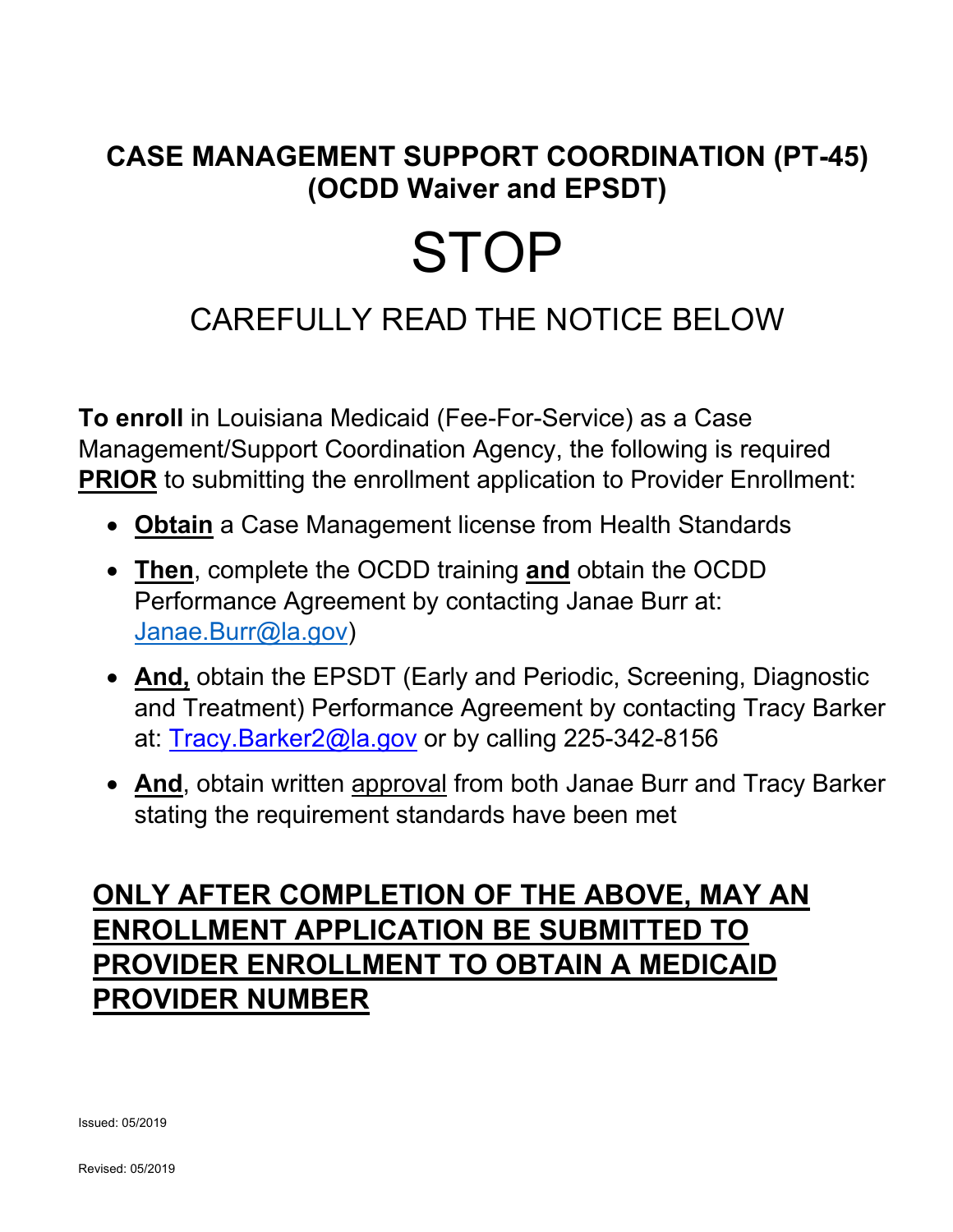#### **Case Management/Support Coordination (OCDD Waiver & EPSDT)**

#### **CHECKLIST OF FORMS TO BE SUBMITTED**

The following checklist identifies the necessary documents needed to enroll in Louisiana Medicaid (Fee-For-Service), as a Case Managemnet/Support Coordination provider:

| Completed    | <b>Document Name</b>                                                                                                                                                                                                                                       |
|--------------|------------------------------------------------------------------------------------------------------------------------------------------------------------------------------------------------------------------------------------------------------------|
| $\star$      | 1. Completed Entity/Business Louisiana Medicaid PE-50 Provider Enrollment<br>Form.                                                                                                                                                                         |
| $\star$      | 2. Completed PE-50 Addendum - Provider Agreement Form.                                                                                                                                                                                                     |
| $\star$      | 3. Completed Medicaid Direct Deposit (EFT) Authorization Agreement Form.                                                                                                                                                                                   |
| $\star$      | 4. Completed Louisiana Medicaid Ownership Disclosure Information Forms for<br>Entity/Business.                                                                                                                                                             |
| $\star$      | 5. (If submitting claims electronically) Completed Provider's Election to<br>Employ Electronic Data Interchange of Claims for Processing in the<br>Louisiana Medical Assistance Program (EDI Contract) Form and Power of<br>Attorney Form (if applicable). |
|              | 6. Copy of voided check or letter from the bank on bank letterhead verifying<br>the account and routing number for the account to which you wish to have<br>your funds electronically deposited (deposit slips are not accepted).                          |
|              | Copy of a pre-printed document received from the IRS showing both the<br>7.<br>employer identification number (EIN) and the official name as recorded on<br>IRS records (W-9 forms are not accepted).                                                      |
|              | Copy of the Case Management license issued by the Health Standard's<br>8.<br>section from the Louisiana Department of Health<br>The license must identify the following Modules on the license:<br>New Opportunities Waiver (NOW) - AND -Children's Choice |
|              | (CC)                                                                                                                                                                                                                                                       |
| $\star\star$ | Completed and notarized Louisiana's Medicaid Program Board Resolution<br>9.<br>Form.                                                                                                                                                                       |
|              | 10. Submit the approval letter/memo from Janae Burr (OCDD)                                                                                                                                                                                                 |
|              | 11. Submit the approval letter/memo from Tracy Barker (EPSDT Services)                                                                                                                                                                                     |
|              | 12. On Section A of the PE-50 Form, in the 'Specialty Code' space write in<br>Code '81' (Case Management).<br>There is no Subspecialty code, so leave this field blank.                                                                                    |
|              | 13. On Section D of the PE-50 Form, in the 'Provider Type Description'<br>space, write in 'Case Management/SC' and in the 'Provider Type Code'<br>space, write in '45'.                                                                                    |

\* These forms are available in the **Basic Enrollment Packet for Entities/Businesses**.

\*\*<br>These forms are included here.

 **Original signatures are required** 

**Please submit all required documentation to: Gainwell Provider Enrollment PO Box 80159 Baton Rouge, LA 70898-0159**